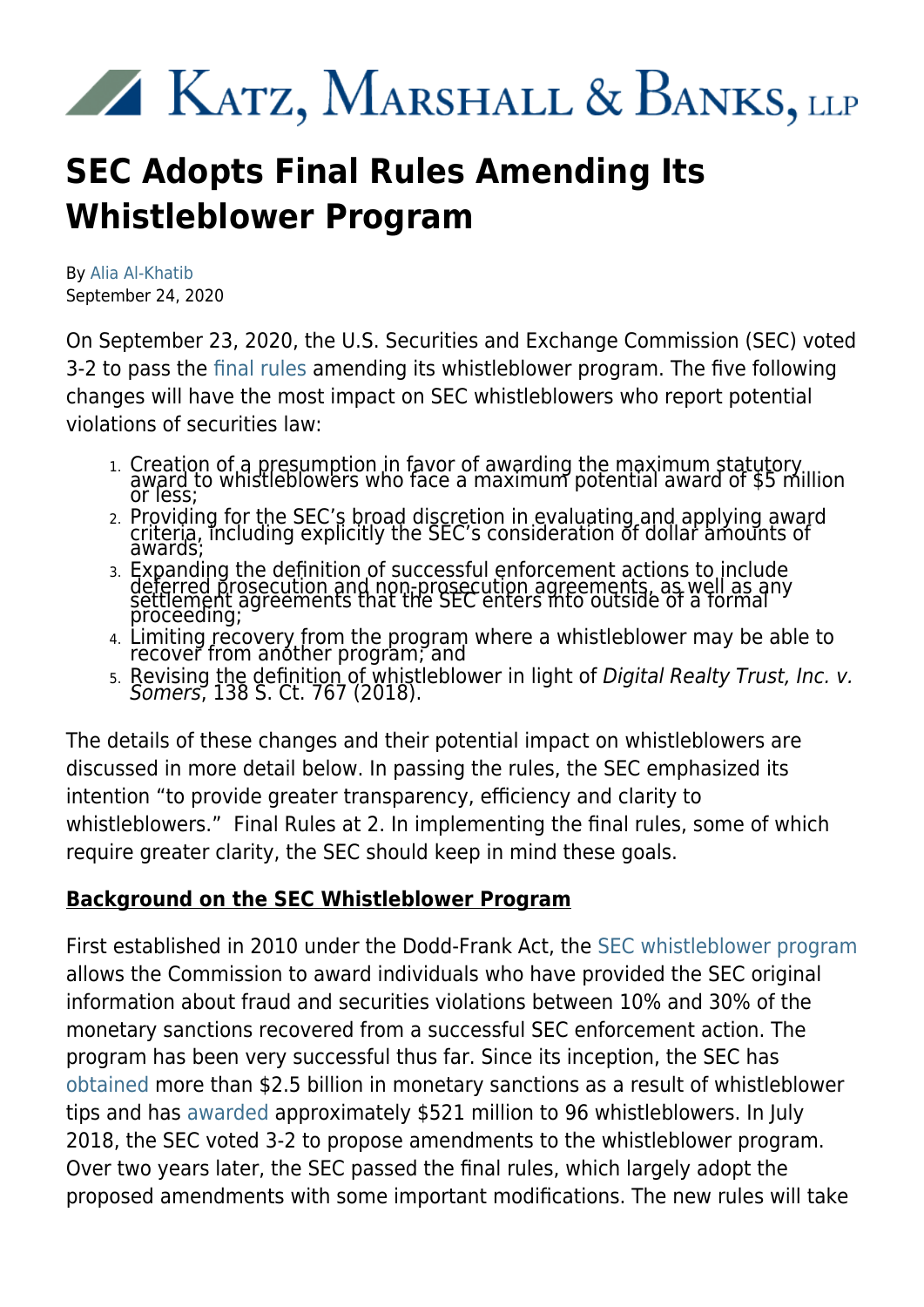effect 30 days after publication in the Federal Register.

#### **Changes to Whistleblower Award Payouts**

The regulations implementing the SEC whistleblower program set criteria for determining the appropriate amount of an award under Rule 21F-6[.\[1\]](https://kmblegal.com/printpdf/2382#_ftn1) These include factors that may increase the whistleblower's award, such as the significance of the information provided by the whistleblower, the whistleblower's level of assistance to the SEC and his or her participation in internal compliance systems,[\[2\]](https://kmblegal.com/printpdf/2382#_ftn2) and the extent to which the whistleblower's information advanced law enforcement goals of the Commission. The regulations also allow the SEC to decrease an award based on various factors, such as the whistleblower's level of culpability regarding the securities violations, whether the whistleblower unreasonably delayed reporting, and whether the whistleblower interfered in internal compliance systems.

In the final rules, the SEC voted not to pass one of the more controversial proposed amendments, which would have allowed the SEC to cap a total payout for any whistleblower award at \$30 million based solely on the size of the award. Id. at 61-62. The proposal received numerous comments in opposition that argued that the rule would discourage whistleblowers from coming forward and that it would arbitrarily penalize whistleblowers. See id. at 60-61 (summarizing comments in opposition to the proposed amendment). Instead of adopting a bright line rule as initially proposed, the SEC instead modified language of Rule 21F-6. Id. at 48. The modified provision explicitly folds in consideration of the potential dollar amount of an award into the SEC's analysis of award criteria. Id. at 48-49. The SEC framed this provision as a clarification of its broad discretion; however, whistleblowers and their advocates are left with little clarity. While not explicitly adopting the rule as proposed, the SEC instead has adopted a more expansive rule that would allow for discretionary downward adjustments of any award amount.

One significant positive change for whistleblowers was the SEC's adoption of a presumption in favor of awarding the maximum statutory award of 30% of recovered proceeds to whistleblowers who are eligible to receive a maximum award of \$5 million or less. The final rule benefits more whistleblowers than the proposed amendment, which would have allowed such a presumption for cases involving maximum awards of \$2 million or less. The majority of whistleblowers, [75%](https://www.sec.gov/news/public-statement/clayton-whistleblower-2020-09-23) according to the SEC's data, will benefit from this new rule. Once the SEC determines that no negative factors exist, such as engaging in culpable conduct with regards to an internal compliance program or securities law, the presumption applies, and the whistleblower should receive the maximum award of 30%. Id. at 52-53. The new rule helps to streamline the awards process. It also represents a positive step towards encouraging more whistleblowers, especially those who may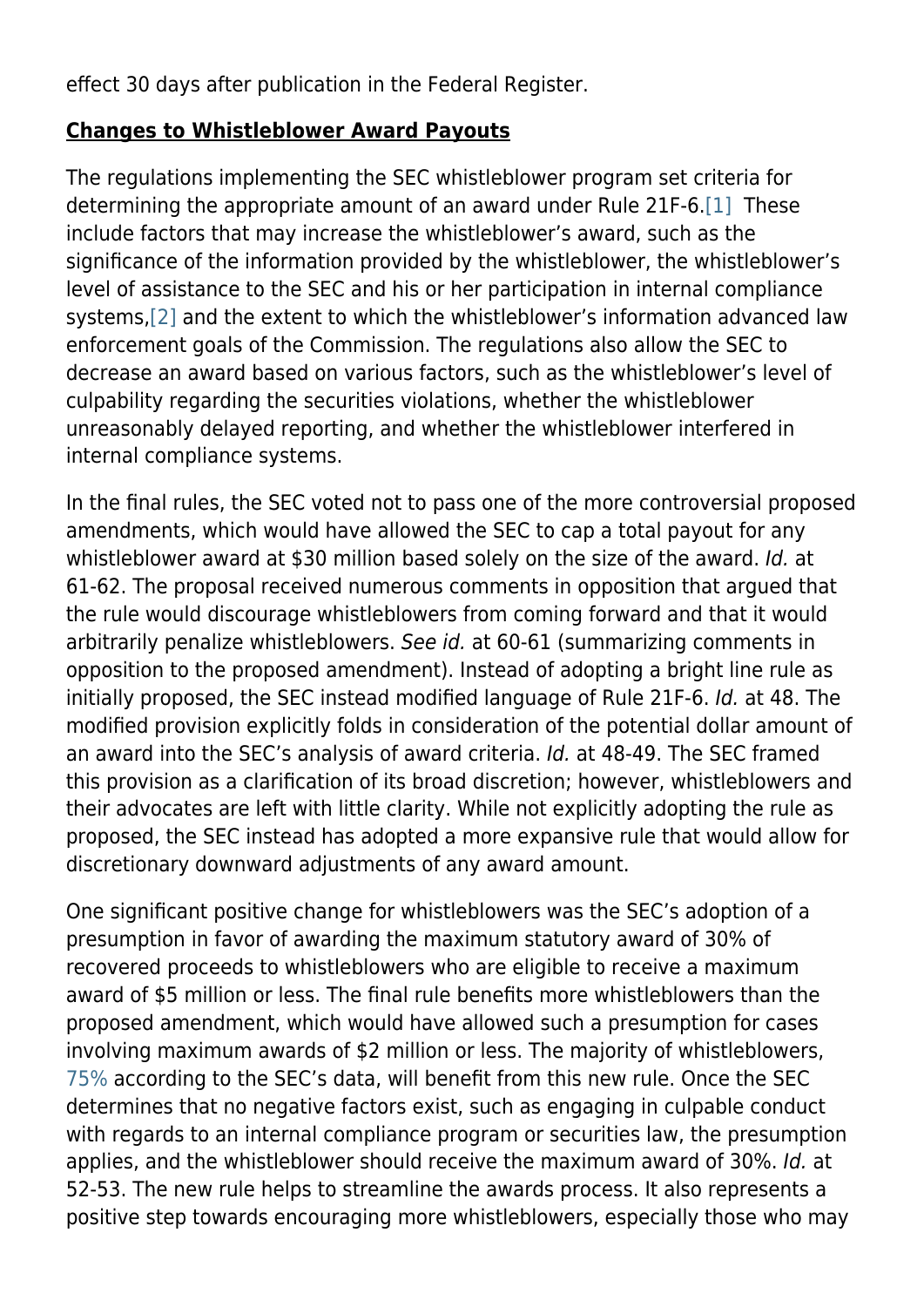be concerned about jeopardizing their careers for relatively low potential awards, to come forward.

# **Final Rule Expanding "Successful Enforcement"**

Another rule beneficial to whistleblowers is the expansion of the meaning of "successful enforcement." Because whistleblowers cannot control the law enforcement mechanism chosen by the Department of Justice (DOJ) or the SEC, this new rule allows whistleblowers to collect awards should the DOJ or SEC choose to pursue specific types of enforcement actions; however, the final rule is narrower than the one initially proposed. Under the new final rule, "successful enforcement" includes deferred prosecution and non-prosecution agreements entered into by the DOJ in a criminal case and settlement agreements entered into by the SEC in actions outside of a judicial or administrative proceeding that involve violations of securities laws. Id. at 13-14, 17. Such actions would be deemed "administrative actions," and any money recovered would be considered a "monetary sanction," which would allow the whistleblower to recover a percentage of that monetary sanction. Id. The final rule eliminated the extension of "successful enforcement" to include deferred prosecution and non-prosecution agreements entered into by state attorneys general. Id. at 17. One commenter argued persuasively to the SEC that securities violations under state law may differ considerably from those under federal law and warned of inconsistency in determining whistleblowers' eligibility across states. Id. at 20-21. While not as expansive as initially proposed, the rule nonetheless benefits whistleblowers who provide information that results in these specific forms of law enforcement action.

# **New Definition of "Related Action" and Its Limitations on Recovery**

The final rule amends the definition of "related action," which effectively limits recovery under the SEC program where the whistleblower is eligible to recover under a different whistleblower program in addition to the SEC's. Prior to this rule, where another enforcement agency in addition to the SEC brings an action based on the information the whistleblower provided—a "related action" under the whistleblower program rules—the individual can also receive from the SEC whistleblower award fund a percentage of the other agency's recovery. The new rule does not provide a bright line; rather, the SEC will evaluate the facts and circumstances of the action to determine whether the SEC whistleblower program has the "more direct or relevant connection to the action." Id. at 43-44. The SEC was not persuaded by commenters who opposed the proposed amendment, including some who argued that the rule would undermine the program's goal of encouraging whistleblowers to come forward. Id. at 41-43.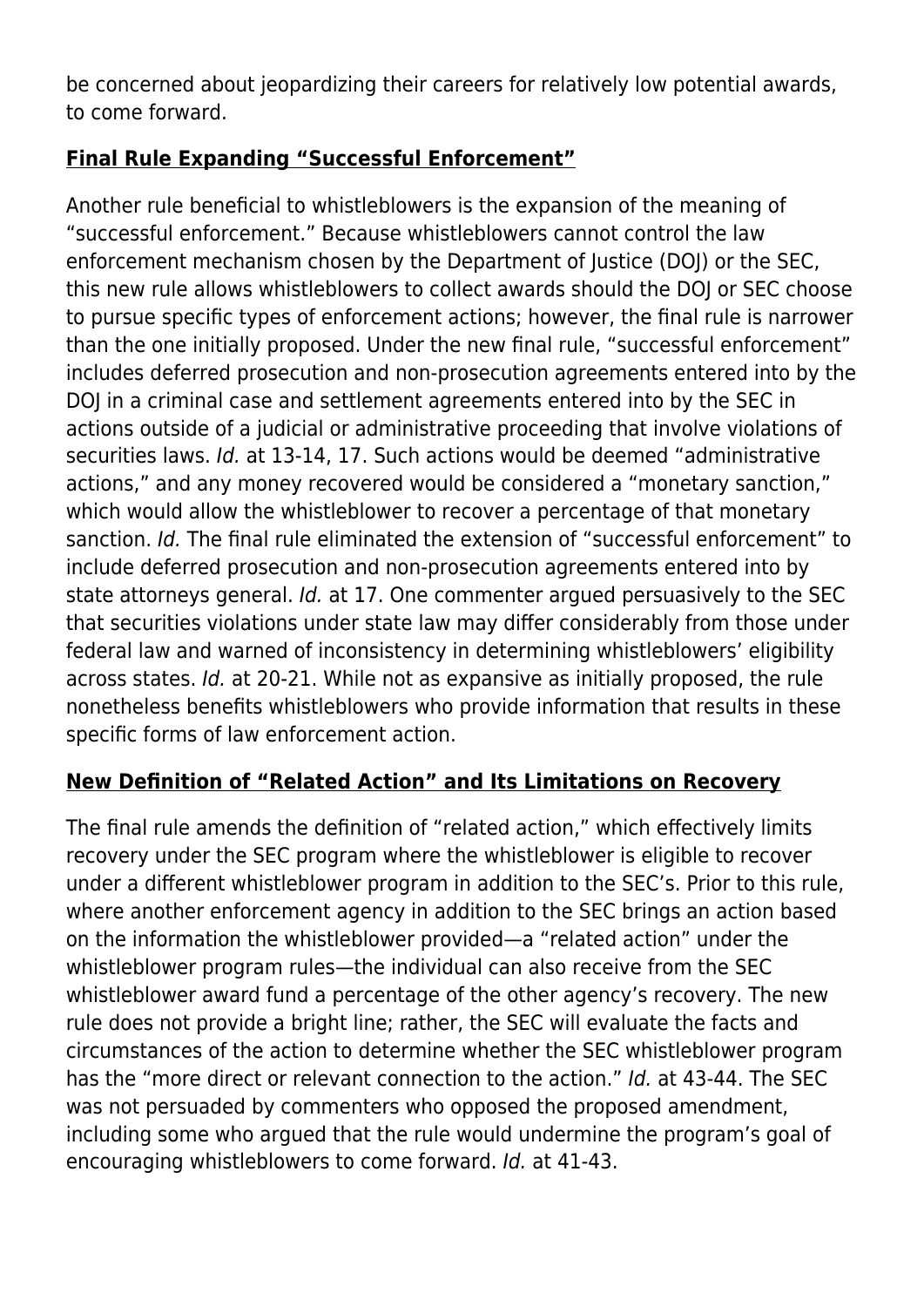## **Changes to Definition of "Whistleblower Status" and Anti-Retaliation Provisions**

The SEC adopted the new definition of "whistleblower" as proposed. The new definition, articulated in the Supreme Court case, Digital Realty Trust, Inc. v. Somers, 138 S. Ct. 767 (2018), confers "whistleblower status" to "(i) an individual (ii) who provides the Commission with information 'in writing' and only if (iii) the information relates to a possible violation of the federal securities law (including any law, rule, or regulation subject to the jurisdiction of the Commission) that has occurred, is ongoing, or is about to occur." Id. at 65-66.

Under the new rule, anti-retaliation protections under the Dodd-Frank Act are available only if the individual first qualifies for "whistleblower status" by having reported the information to the SEC. This was the holding of Digital Realty. In its definition, the SEC goes farther than the Supreme Court, specifying that the information be presented to the Commission "in writing." The SEC justified the "in writing" requirement by noting it imposes "a minimal burden to individuals who want to report potential securities violations" and provides greater "efficiency and reliability" to the Commission in processing both internal and external reports of possible violations. Id. at 75-76. The SEC assured commenters who expressed concerns that this new definition would generate uncertainty for whistleblowers by noting that the "in writing" requirement "will be applied in a flexible manner to accommodate whistleblowers who make a good-faith effort to comply with our rules in seeking retaliation protection." Id. at 79-80. Individuals who report securities violations only within their companies have no protection under Dodd-Frank. If an individual reports internally and then reports to the Commission in writing, then that individual is protected only for retaliation experienced after, but not before, the SEC report. Id. at 78.

# **Change to Reporting Requirements**

The final rule concerning reporting requirements for award eligibility was modified in order to address commenters' concerns that, in practice, an individual's initial communication with the SEC does not typically meet those requirements. Id. at 94-97. The final rule requires that whistleblowers submit either a tip through the SEC's online portal or a specific form, a Form TCR, by mail or fax to the SEC; however, recognizing that many individuals initially contact SEC officials informally prior to submitting a form, the SEC clarified that "an individual need not in the first instance provide original information to the Commission" through filing a specific form, though that individual must comply with the form reporting requirements within 30 days of first providing information to the SEC. *Id.* at 97. Consequently, an individual's first contact with the SEC need not meet the form requirements, as long as the individual follows those requirements within 30 days. This modification